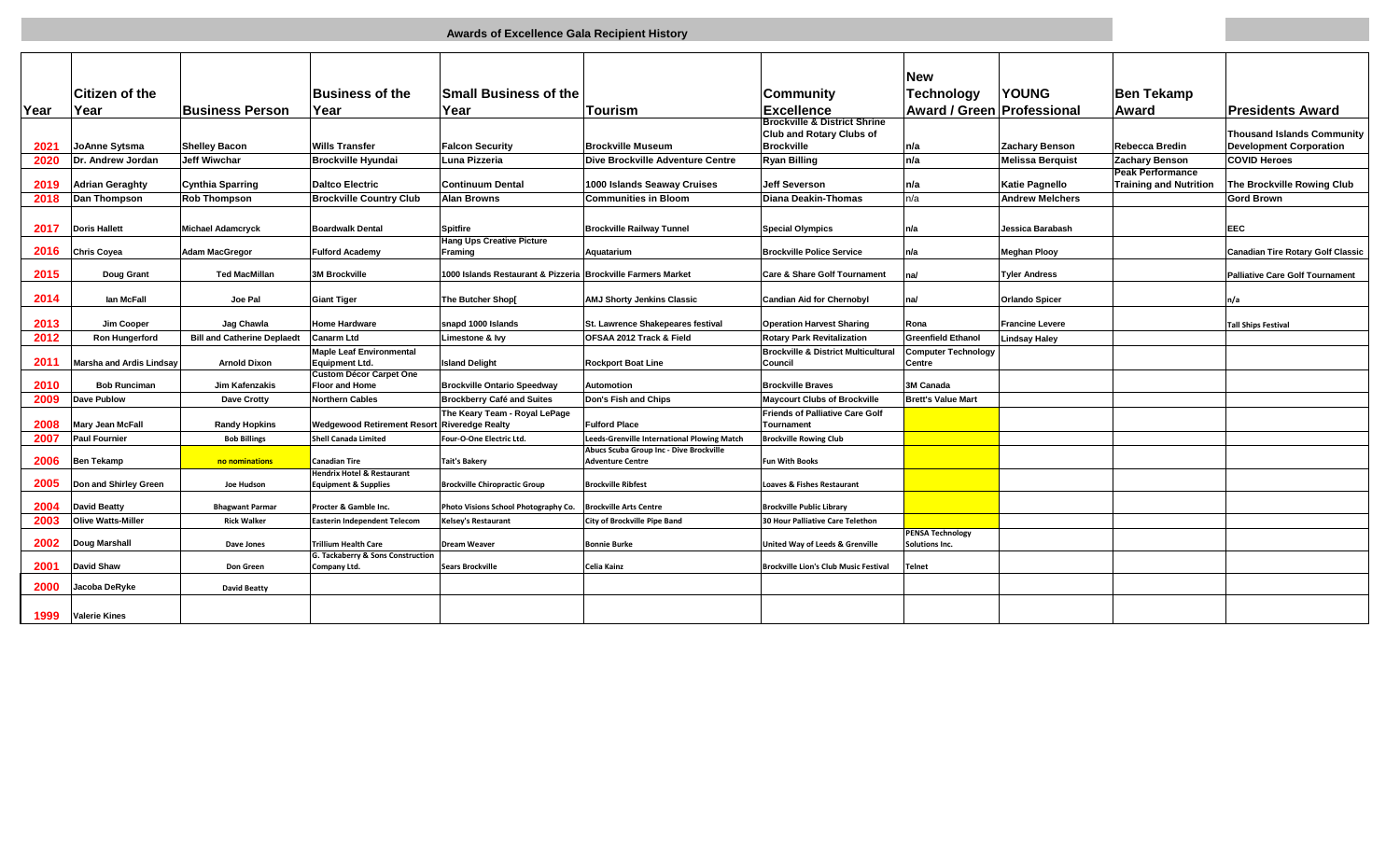| 1998 | Dan Wheeler            |  |  |  |  |
|------|------------------------|--|--|--|--|
| 1997 | <b>Bill Hamelin</b>    |  |  |  |  |
| 1996 | <b>David Green</b>     |  |  |  |  |
| 1995 | <b>Denis Rose</b>      |  |  |  |  |
| 1994 | Reg & Gwen Downie      |  |  |  |  |
| 1993 | <b>Wilsie Hatfield</b> |  |  |  |  |
| 1992 | <b>Glenna LaForty</b>  |  |  |  |  |
| 1991 | <b>Rolly Evans</b>     |  |  |  |  |
| 1990 | <b>Gwen Rosenburg</b>  |  |  |  |  |
| 1989 | <b>Bruce Wylie</b>     |  |  |  |  |
| 1988 | <b>Jack Giffen</b>     |  |  |  |  |
| 1987 | <b>Ralph Butt</b>      |  |  |  |  |
| 1986 | Col W. S. Watson       |  |  |  |  |
| 1985 | <b>Margaret Knott</b>  |  |  |  |  |
| 1984 | <b>Agnes Lor</b>       |  |  |  |  |
| 1983 | <b>Con Darling</b>     |  |  |  |  |
| 1982 | <b>Doug Grant</b>      |  |  |  |  |
| 1981 | <b>Richard Hone</b>    |  |  |  |  |
| 1980 | Donald K. Shaw         |  |  |  |  |
| 1979 | Helen Van Dusen        |  |  |  |  |
| 1978 | <b>Jim Beatty</b>      |  |  |  |  |
| 1977 | Jean Macintosh         |  |  |  |  |
| 1976 | Frances MacOdrum       |  |  |  |  |
| 1975 | <b>Bert Craig</b>      |  |  |  |  |
| 1974 | <b>Grace Wyatt</b>     |  |  |  |  |

**\*2006 Business of the Century - Recorder & Times**